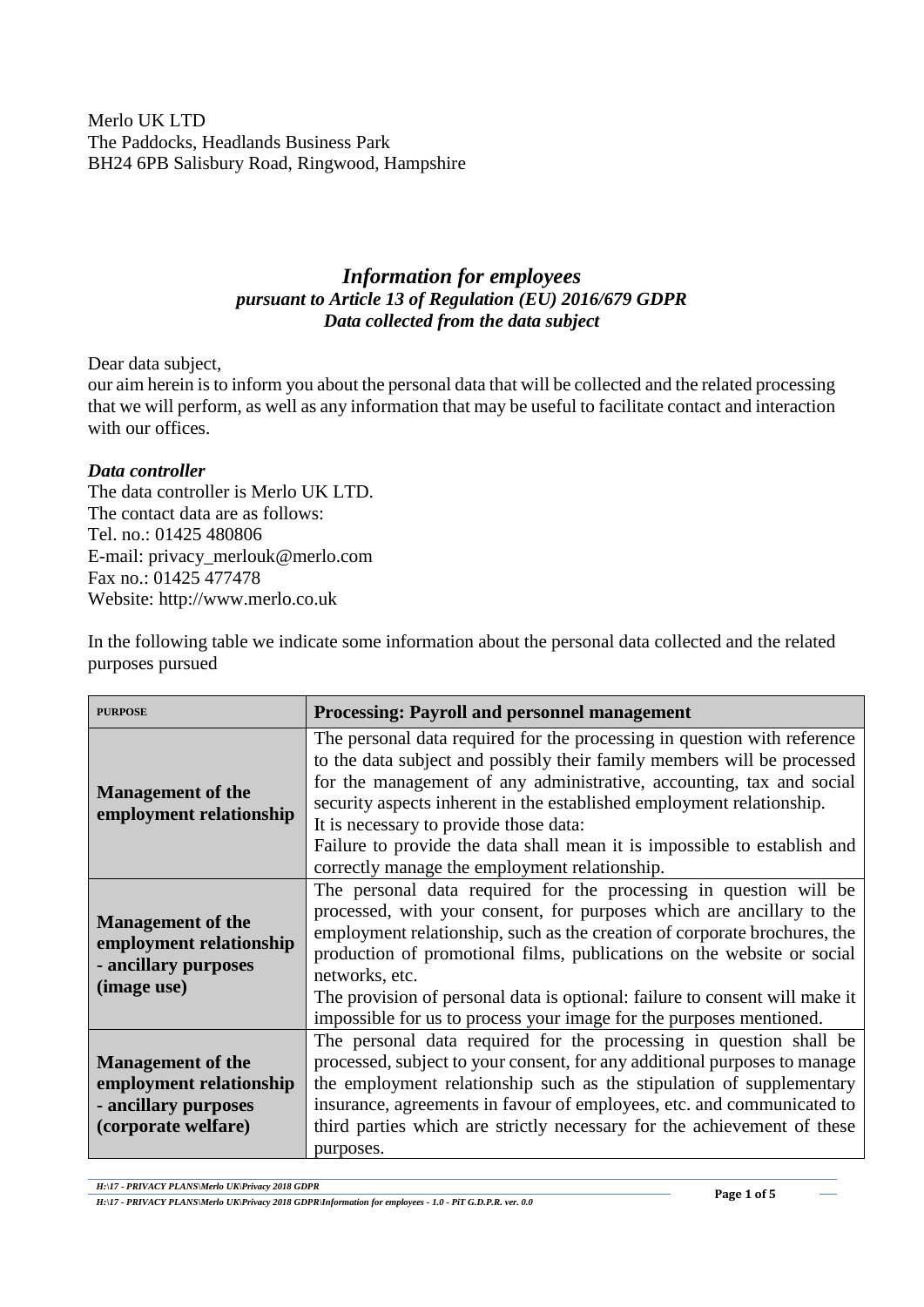|                                                                                        | The provision of data and the related consent is optional, however any<br>refusal, or, if the data is already in the possession of the undersigned, the<br>refusal to use them, shall make it impossible to use the concessions. |
|----------------------------------------------------------------------------------------|----------------------------------------------------------------------------------------------------------------------------------------------------------------------------------------------------------------------------------|
| <b>CATEGORIES OF DATA PROCESSED</b>                                                    | Personal identification                                                                                                                                                                                                          |
|                                                                                        | Personal details                                                                                                                                                                                                                 |
| <b>CATEGORIES OF RECIPIENTS TO</b><br>WHOM DATA IS COMMUNICATED                        | Training agencies                                                                                                                                                                                                                |
|                                                                                        | Tax agencies                                                                                                                                                                                                                     |
|                                                                                        | <b>Employment consultants</b>                                                                                                                                                                                                    |
|                                                                                        | Insurance agencies                                                                                                                                                                                                               |
|                                                                                        | Social Security institutions                                                                                                                                                                                                     |
|                                                                                        | External legal services                                                                                                                                                                                                          |
|                                                                                        | Data processing centre                                                                                                                                                                                                           |
| <b>TRANSFER TO THIRD COUNTRIES</b>                                                     | Italy                                                                                                                                                                                                                            |
| <b>DATA RETENTION PERIODS OR</b><br><b>CRITERIA FOR DEFINING THIS</b><br><b>PERIOD</b> | In the work contract established                                                                                                                                                                                                 |
|                                                                                        | Civil law 10 years                                                                                                                                                                                                               |
|                                                                                        | Tax law 6 years                                                                                                                                                                                                                  |
|                                                                                        | Labour law 5 years                                                                                                                                                                                                               |
|                                                                                        | Until revocation of the specific consent given                                                                                                                                                                                   |
|                                                                                        | According to periodic internal procedures for the discarding of obsolete<br>information                                                                                                                                          |
| <b>LEGAL BASIS OF PROCESSING</b>                                                       | Execution of a contract                                                                                                                                                                                                          |
|                                                                                        | Legal obligation                                                                                                                                                                                                                 |
|                                                                                        | Consent of the data subject                                                                                                                                                                                                      |
| THE PROCESSING ENTAILS AN<br><b>AUTOMATED DECISION-MAKING</b><br><b>PROCESS</b>        | N <sub>O</sub>                                                                                                                                                                                                                   |
| THE PROCESSING ENTAILS<br><b>PROFILING</b>                                             | NO                                                                                                                                                                                                                               |

Your personal data will be processed with manual and electronic tools in compliance with the principles of necessity and relevance by adopting appropriate security measures to achieve the purposes indicated.

Your personal data will be processed by expressly authorised parties who are trained in the field of personal data protection; the data will be able to be accessed, in an incidental way, by the IT technicians and the IT personnel who oversee the operation of our IT system.

We also inform you, in brief outline, that you have the right to request information on your personal data we are processing, request rectification, cancellation, oppose the processing, request the limitation of processing and the portability of data as provided by Articles 15 to 22 of Regulation (EU) 2016/679 GDPR (copy of the text of the cited Articles can be requested at the addresses indicated above).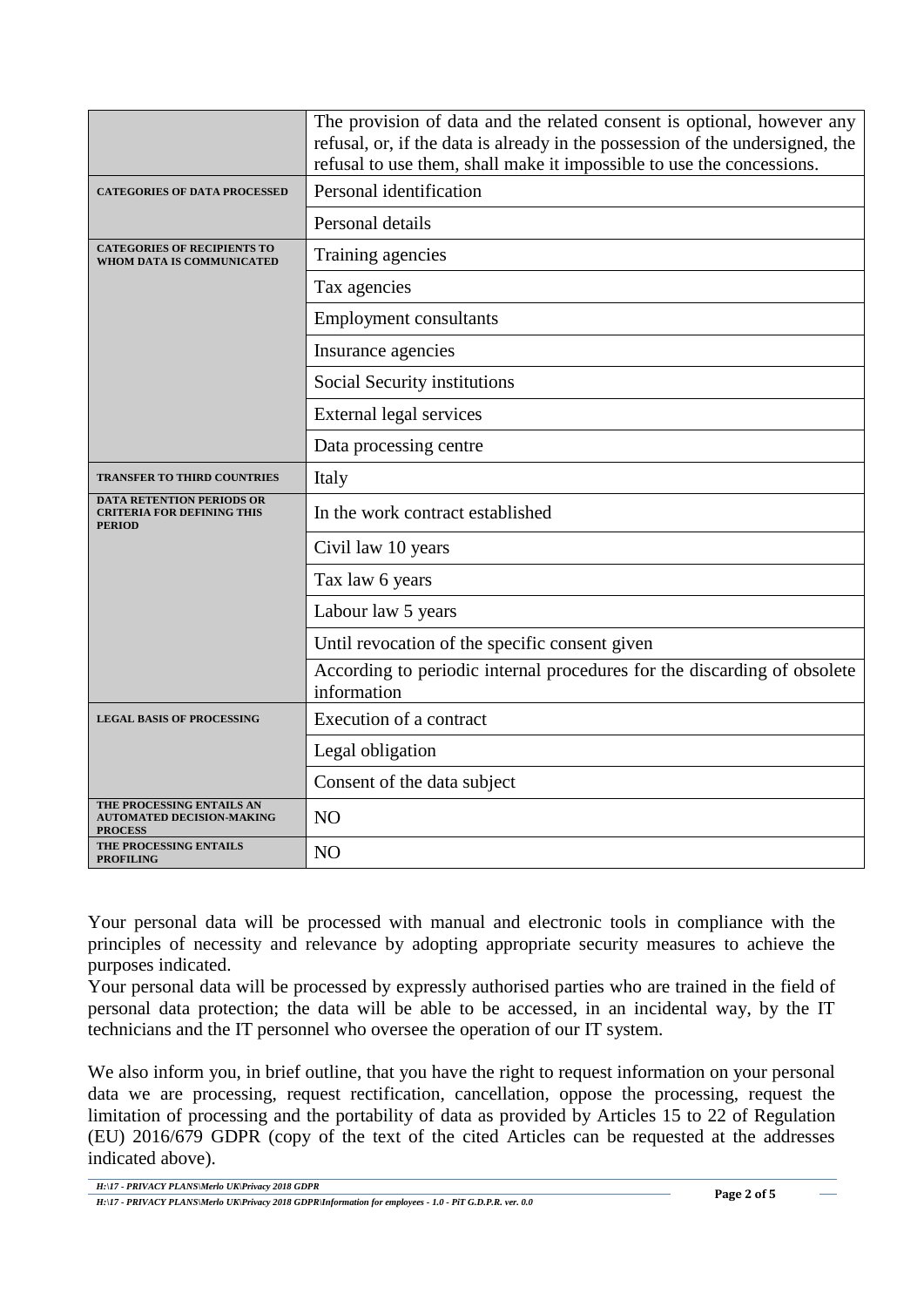You are entitled at any time to lodge a complaint with a supervisory authority with territorial jurisdiction.

If the processing is based in whole or in part on your consent, you have the right to withdraw it freely and at any time through the contacts at the addresses indicated above. The processing performed in accordance with the consent given and the related legal effects shall remain valid even after the possible revocation of the consent.

For any clarification or communication regarding the processing of your data, do not hesitate to contact us.

> The Data Controller Merlo UK LTD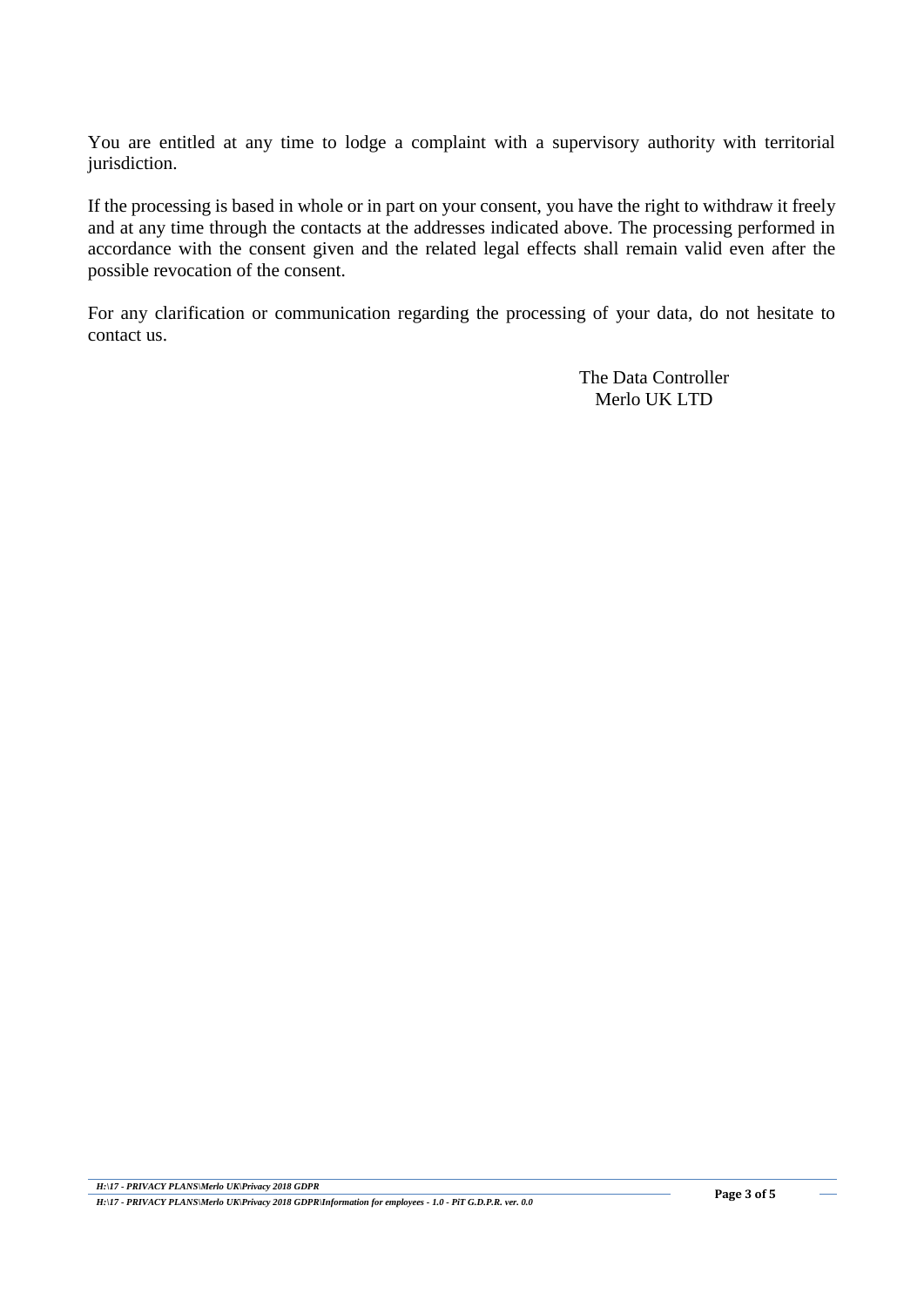Date of last update: 23/07/2018 - Version 1.0

j.